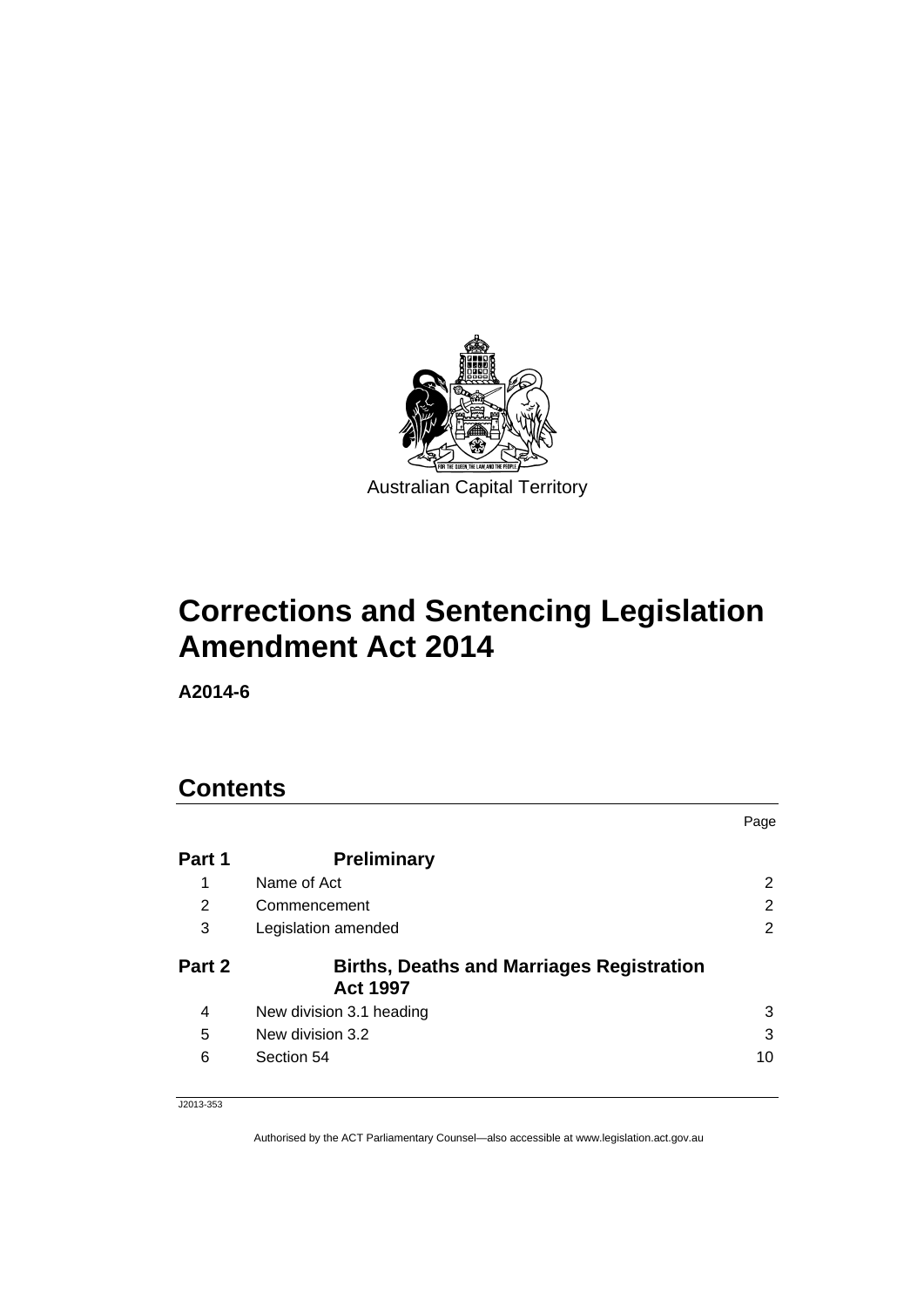| Contents |
|----------|
|----------|

| ×<br>. .<br>I<br>× |
|--------------------|
|--------------------|

| $\overline{7}$ | Reviewable decisions<br>Schedule 1, new items 3A and 3B                     | 10 |
|----------------|-----------------------------------------------------------------------------|----|
| 8              | Dictionary, new definitions                                                 | 11 |
| Part 3         | <b>Corrections Management Act 2007</b>                                      |    |
| 9              | New section 217A                                                            | 12 |
| Part 4         | <b>Crimes (Sentence Administration) Act 2005</b>                            |    |
| 10             | Periodic detention—offender in custody for other reasons<br>Section 57A (1) | 13 |
| 11             | Community service work—failure to report etc<br>Section 92 (1)              | 13 |
| 12             | New section $92(3)$ and $(4)$                                               | 13 |
| 13             | Definitions-pt 7.6<br>Section 162, definition of parole order               | 14 |
| 14             | Appointment of board members<br>Section 174 (8)                             | 14 |
| 15             | Dictionary, note 2                                                          | 14 |
|                |                                                                             |    |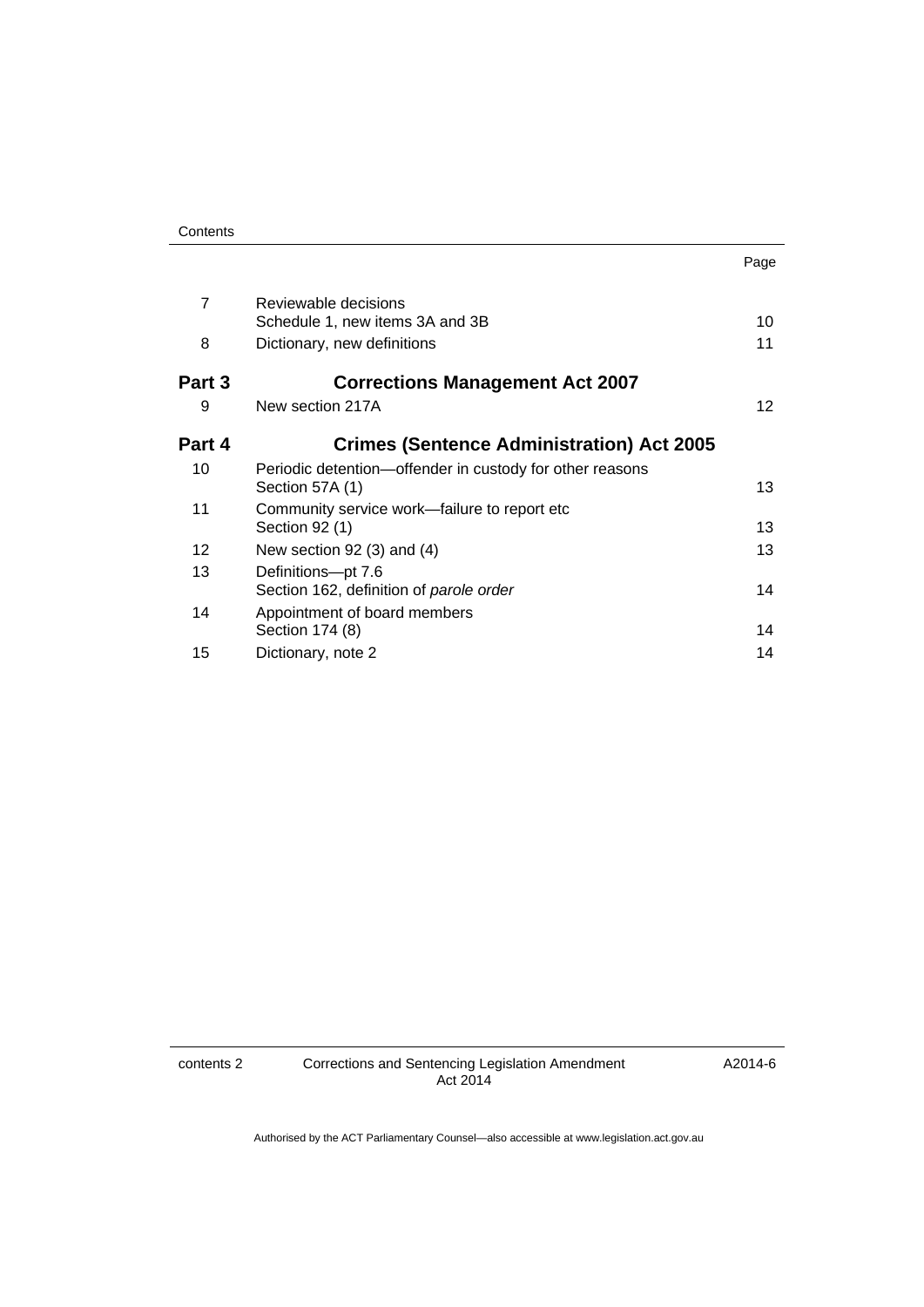

# **Corrections and Sentencing Legislation Amendment Act 2014**

**A2014-6** 

l

An Act to amend legislation about corrections and sentencing

The Legislative Assembly for the Australian Capital Territory enacts as follows:

J2013-353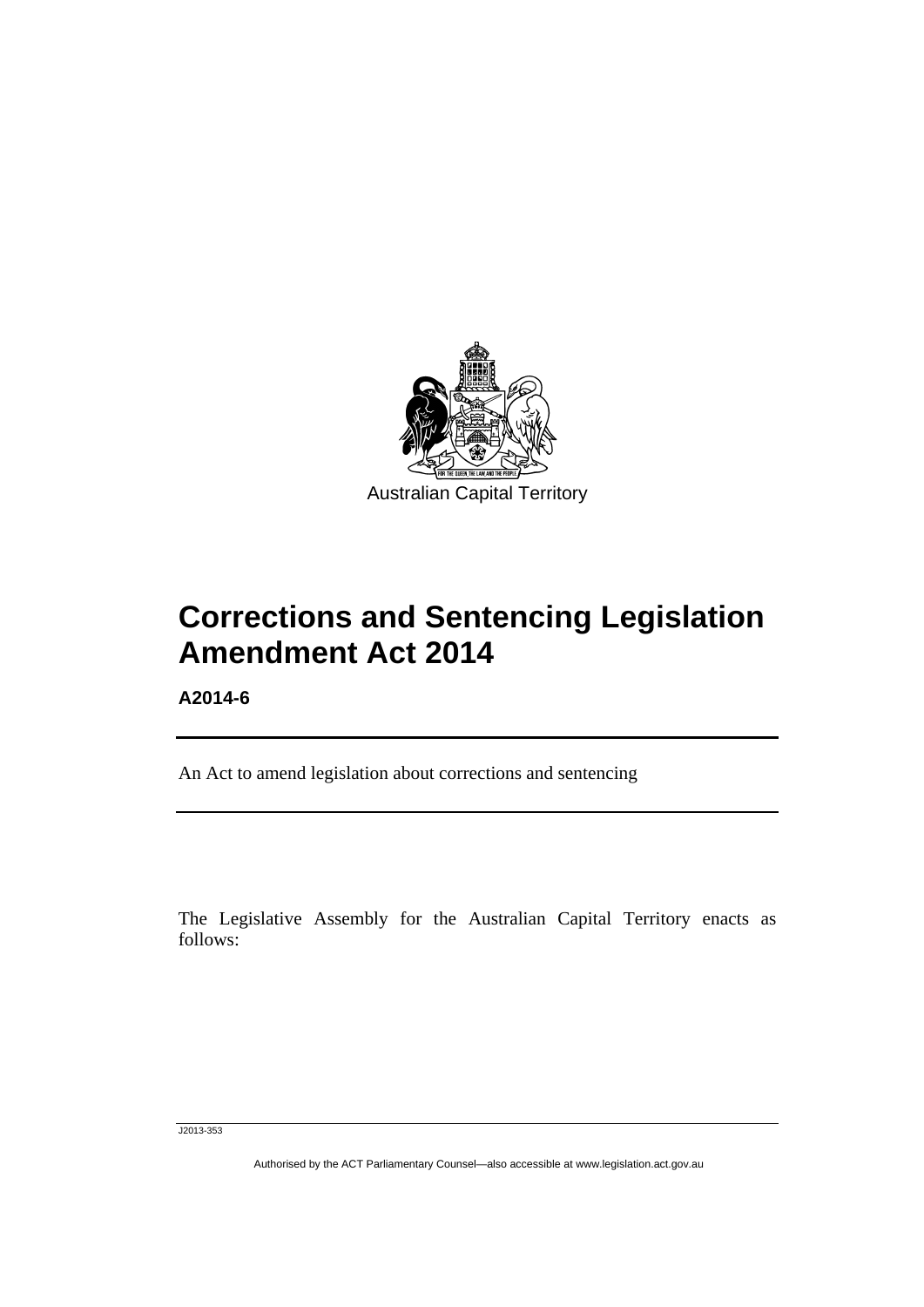#### Part 1 **Preliminary**

Section 1

# **Part 1** Preliminary

<span id="page-3-3"></span><span id="page-3-2"></span><span id="page-3-1"></span><span id="page-3-0"></span>

|   | <b>Name of Act</b>                                                                                                                                |  |
|---|---------------------------------------------------------------------------------------------------------------------------------------------------|--|
|   | This Act is the Corrections and Sentencing Legislation Amendment<br>Act 2014.                                                                     |  |
|   | <b>Commencement</b>                                                                                                                               |  |
|   | This Act commences on the day after its notification day.                                                                                         |  |
|   | The naming and commencement provisions automatically commence on<br><b>Note</b><br>the notification day (see Legislation Act, $\frac{1}{5}$ (1)). |  |
| 3 | <b>Legislation amended</b>                                                                                                                        |  |
|   | This Act amends the following legislation:                                                                                                        |  |
|   | <b>Births, Deaths and Marriages Registration Act 1997</b>                                                                                         |  |
|   | <b>Corrections Management Act 2007</b>                                                                                                            |  |

*[Crimes \(Sentence Administration\) Act 2005](http://www.legislation.act.gov.au/a/2005-59)*.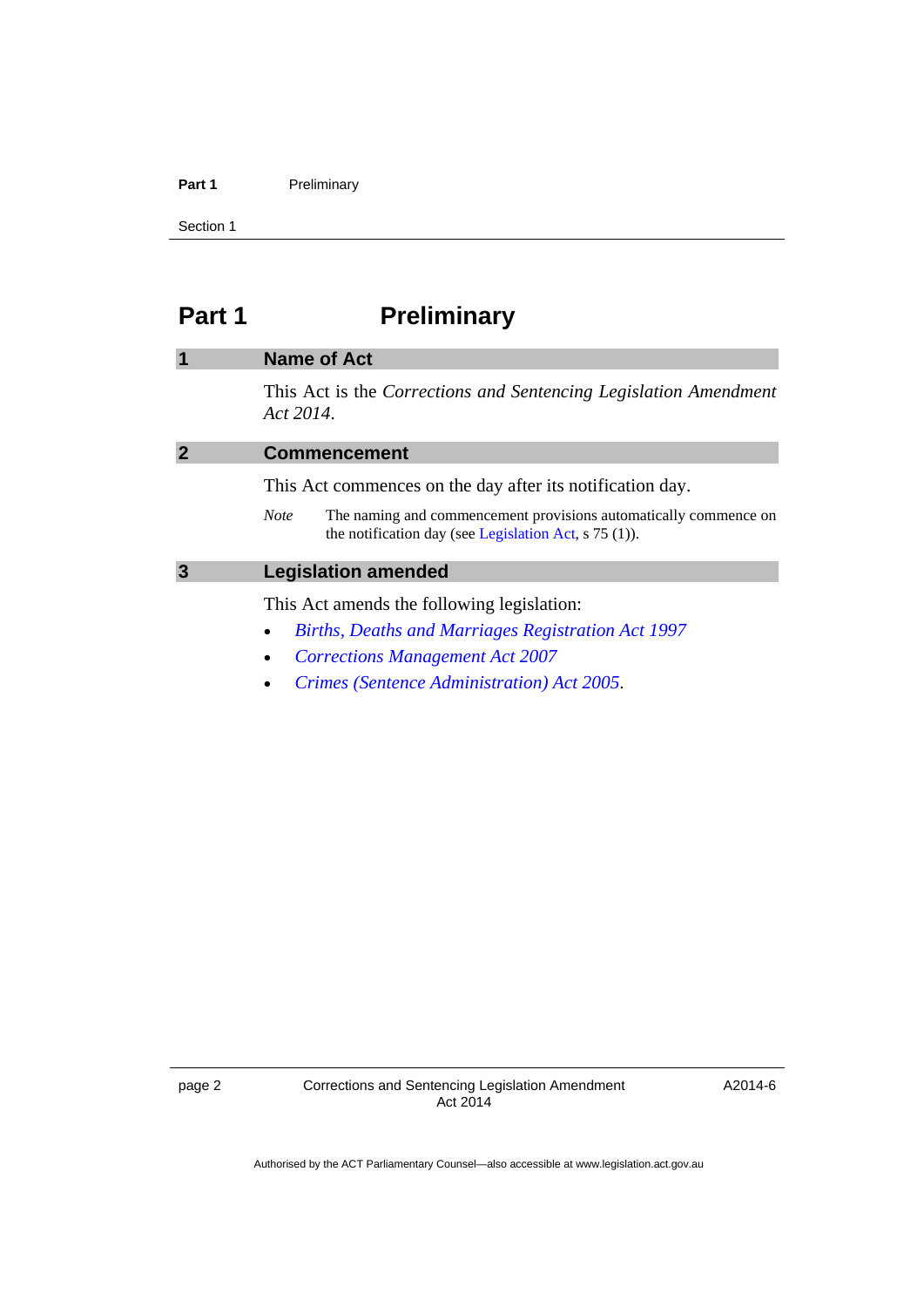# <span id="page-4-0"></span>**Part 2 Births, Deaths and Marriages Registration Act 1997**

<span id="page-4-1"></span>

| $\overline{\mathbf{4}}$ | New division 3.1 heading  |                          |
|-------------------------|---------------------------|--------------------------|
|                         | before section 17, insert |                          |
| <b>Division 3.1</b>     |                           | Change of name-generally |
| 5                       | <b>New division 3.2</b>   |                          |
|                         |                           |                          |

*insert* 

### <span id="page-4-2"></span>**Division 3.2 Change of name—restricted people**

#### **22A Definitions—div 3.2**

In this division:

*change of name application,* in relation to a restricted person, means an application under this Act, division 3.1, or a law of another jurisdiction corresponding to this Act, for registration of a change of the restricted person's name.

*corresponding parole law*—see the *[Crimes \(Sentence](http://www.legislation.act.gov.au/a/2005-59)  [Administration\) Act 2005](http://www.legislation.act.gov.au/a/2005-59)*, section 162.

*relevant director-general* means—

- (a) for a restricted person serving a sentence of imprisonment—the director-general of the administrative unit responsible for the *[Corrections Management Act 2007](http://www.legislation.act.gov.au/a/2007-15)*; or
- (b) for a restricted person the subject of a parole order under the *[Crimes \(Sentence Administration\) Act 2005](http://www.legislation.act.gov.au/a/2005-59)* or a corresponding parole law—the director-general of the administrative unit responsible for the *[Crimes \(Sentence Administration\) Act 2005](http://www.legislation.act.gov.au/a/2005-59)*.

A2014-6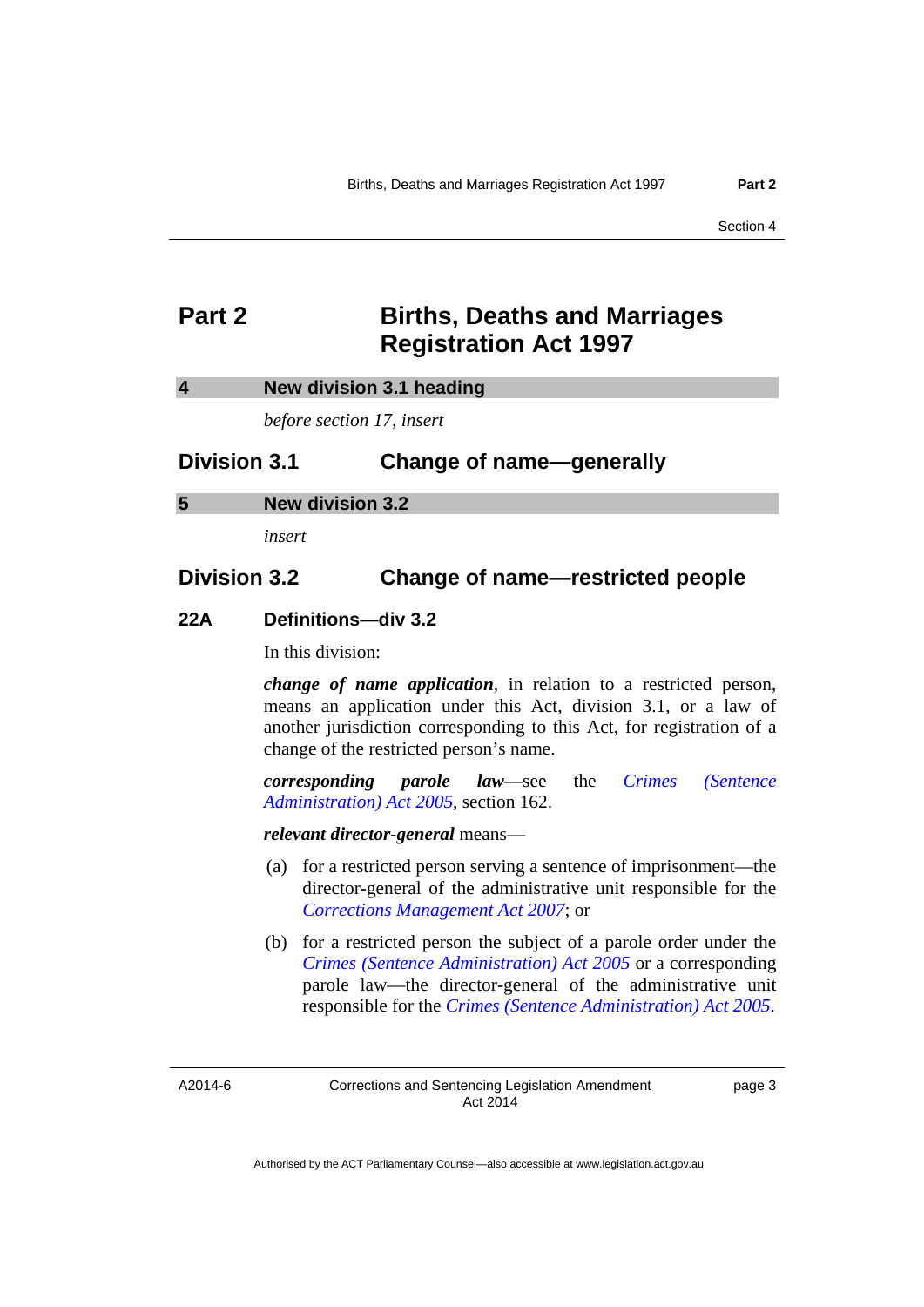*restricted person* means a person who—

- (a) is serving a sentence of imprisonment (including by full-time detention, periodic detention or release on licence); or
- (b) is the subject of a parole order under the *[Crimes \(Sentence](http://www.legislation.act.gov.au/a/2005-59)  [Administration\) Act 2005](http://www.legislation.act.gov.au/a/2005-59)* or a corresponding parole law.

#### **22B Application for approval for restricted person to make change of name application**

A restricted person may apply, in writing, to the relevant director-general for approval to make a change of name application.

- *Note 1* If a form is approved under s 69 for an application, the form must be used.
- *Note* 2 A fee may be determined under s 67 for an application.

#### **22C Decision on s 22B application**

- (1) Within 30 days after the day the relevant director-general receives an application mentioned in section 22B, the relevant director-general must—
	- (a) approve the application; or
	- (b) refuse the application.
- (2) The relevant director-general may approve the application only if satisfied that the proposed change of name is in all the circumstances necessary or reasonable.
- (3) However, the relevant director-general must not approve the application if satisfied that the proposed change of name would, if registered, be reasonably likely to—
	- (a) adversely affect the security, discipline or good order of any premises or facility at which the restricted person is held or accommodated; or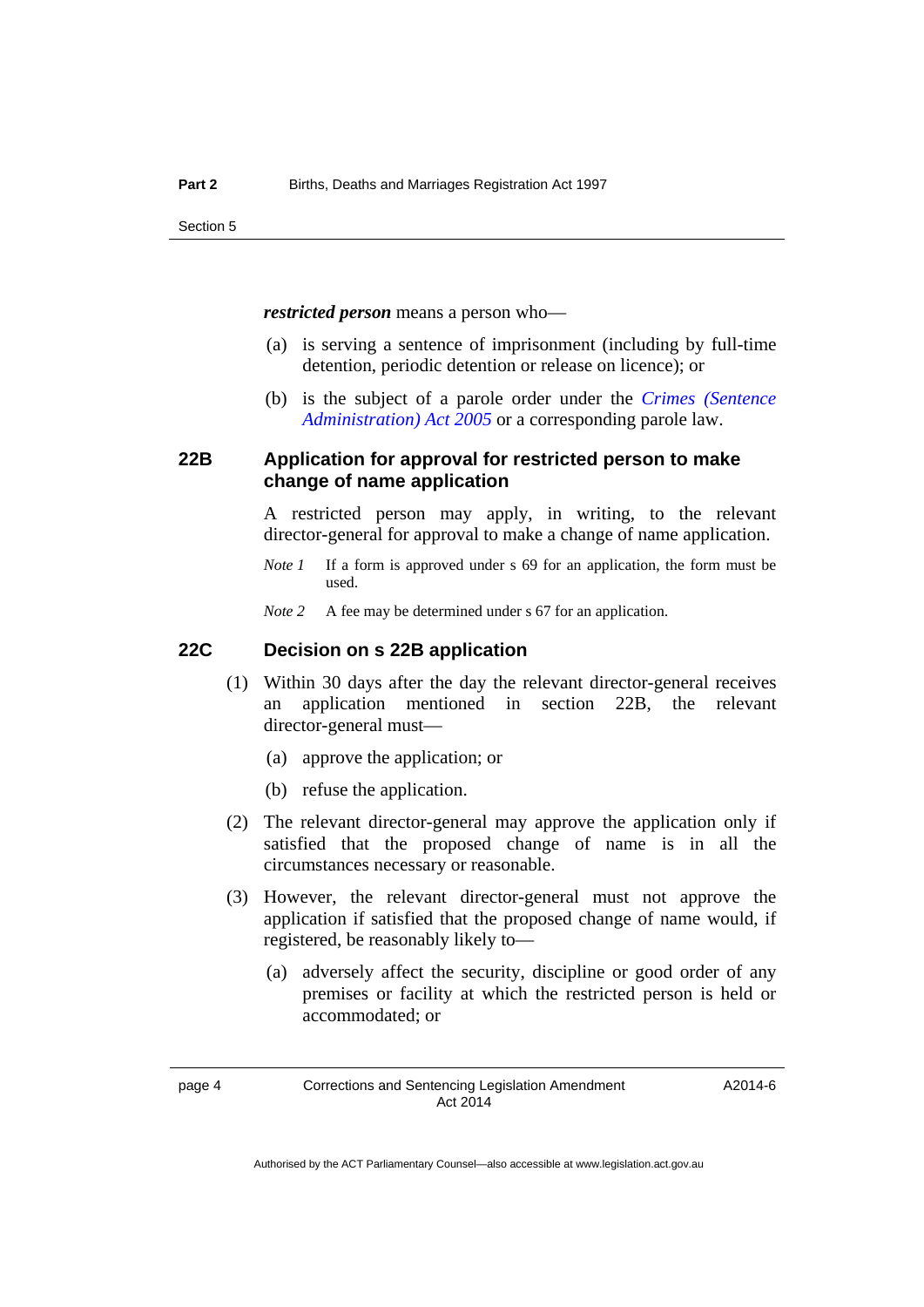- (b) jeopardise the restricted person's or another person's health or safety; or
- (c) be used to further an unlawful activity or purpose; or
- (d) be used to evade or hinder the supervision of the restricted person; or
- (e) be regarded as offensive by a victim of crime or an appreciable sector of the community.

#### **22D Notice of decision**

If the relevant director-general makes a decision on an application mentioned in section 22B, the relevant director-general must give written notice of the decision to—

- (a) the person who made the application; and
- (b) the registrar-general.
- *Note* Written notice of the decision must be given to the person and the registrar-general as soon as possible (see [Legislation Act,](http://www.legislation.act.gov.au/a/2001-14) s 151B).

#### **22E Offences—restriction on change of name application by restricted person etc**

- (1) A restricted person commits an offence if—
	- (a) the person makes a change of name application; and
	- (b) the relevant director-general has not approved the making of the application under section 22C.

Maximum penalty: 5 penalty units.

- (2) A person commits an offence if—
	- (a) the person, on behalf of a restricted person, makes a change of name application; and

A2014-6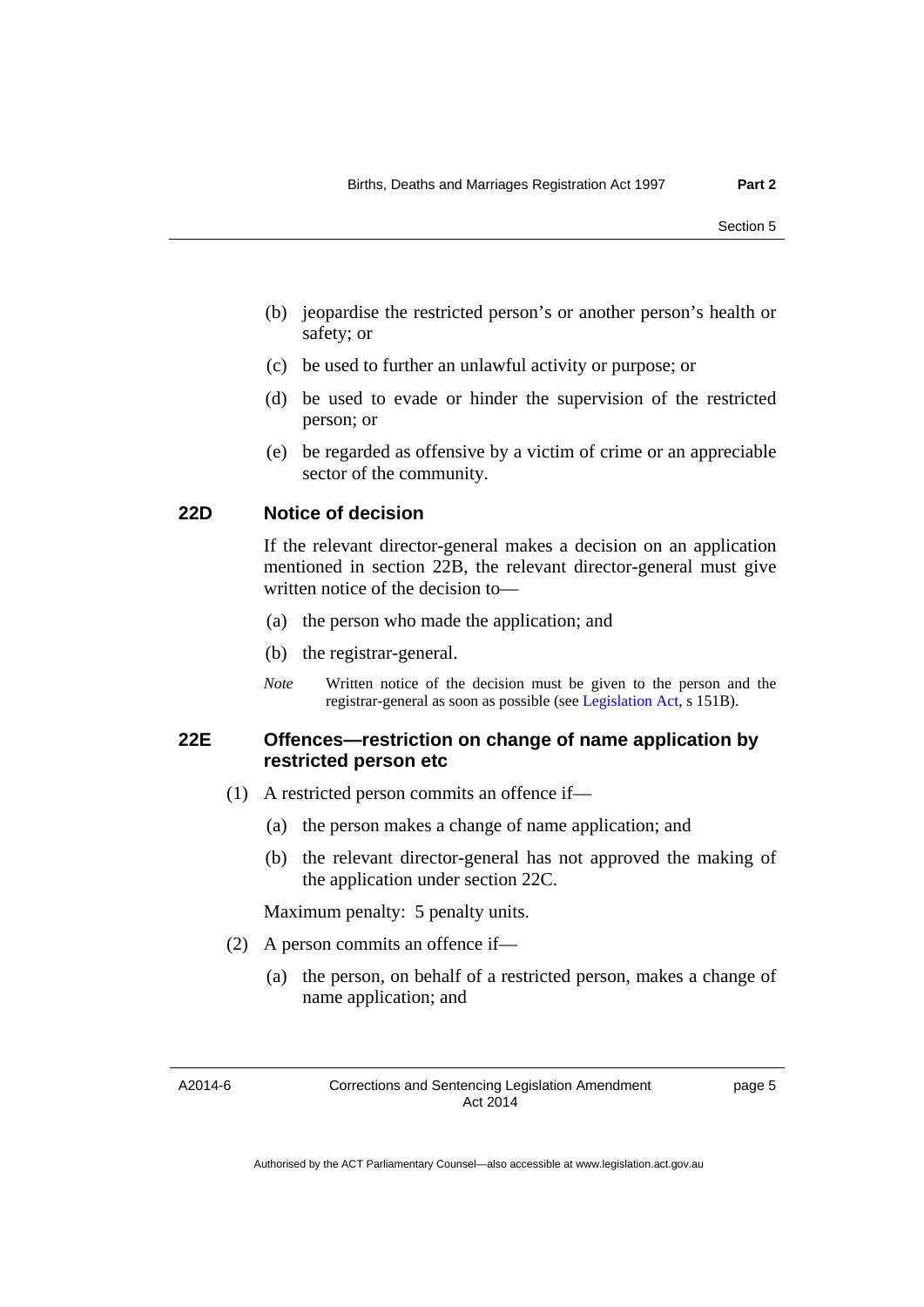(b) the relevant director-general has not approved the making of the application under section 22C.

Maximum penalty: 5 penalty units.

(3) An offence against this section is a strict liability offence.

#### **22F Registrar-general must not register change of name without relevant director-general's approval**

The registrar-general must not register a change of name under section 20 if the registrar-general—

- (a) knows that the change of name application is made by or on behalf of a restricted person; and
- (b) has not received a notice under section 22D from the relevant director-general approving the making of the change of name application.

#### **22G Registrar-general may correct register**

Without limiting section 40 (Correction of register), the registrar-general may correct the register if—

- (a) the name of a restricted person was changed because of an application under division 3.1; and
- (b) the relevant director-general did not approve the making of the application under section 22C.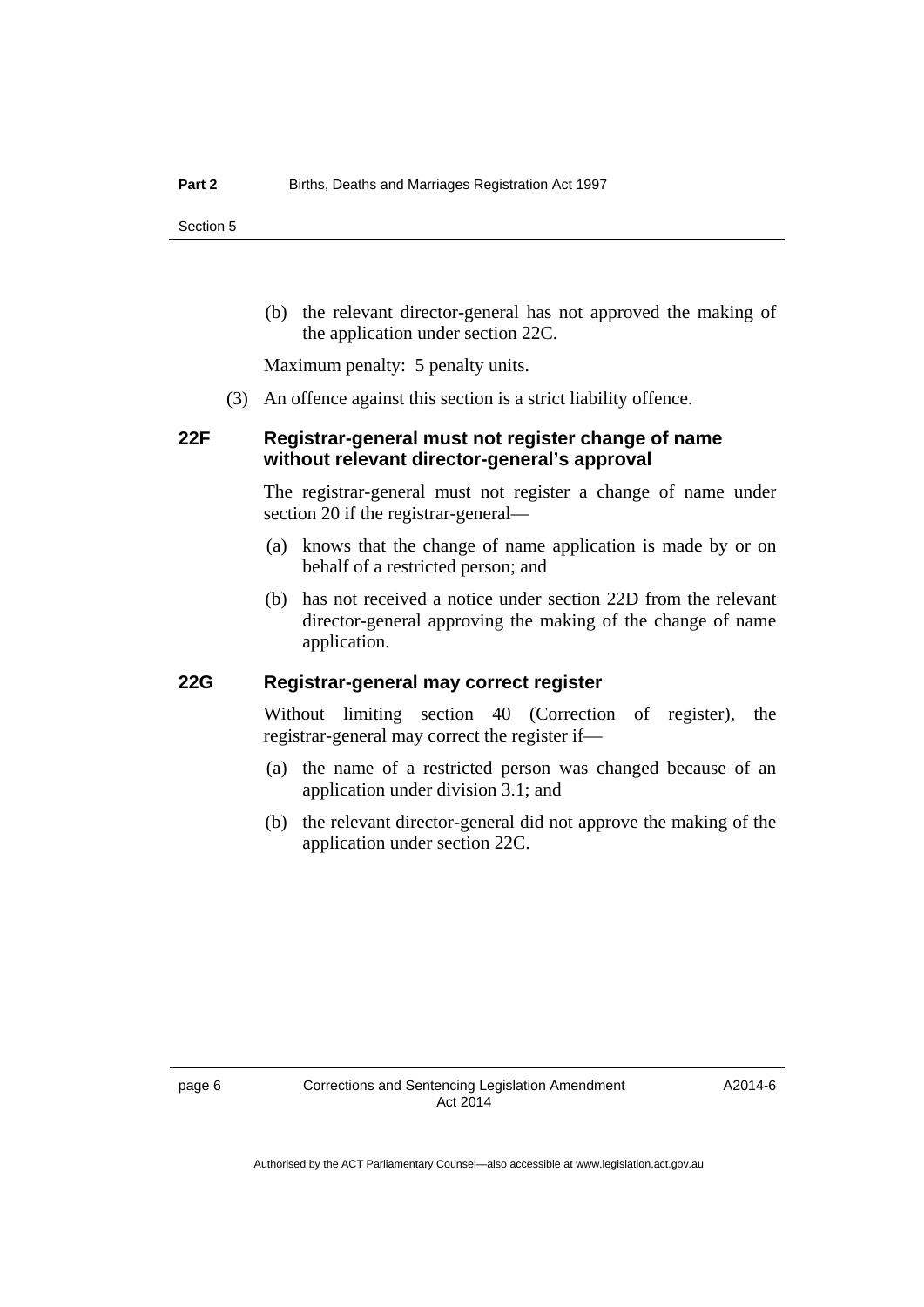#### **22H Information-sharing**

- (1) The relevant director-general—
	- (a) must notify the registrar-general of the following details in relation to each restricted person:
		- (i) the restricted person's name (including any other name by which the restricted person is or has previously been known);
		- (ii) the restricted person's date of birth;
		- (iii) the restricted person's current residential address, or if the restricted person is serving a sentence of imprisonment, the person's residential address immediately before being taken into custody; and
	- (b) may give the registrar-general other information necessary for the relevant director-general's exercise of functions under this division.
- (2) The registrar-general—
	- (a) if the circumstances in section 22F (a) and (b) apply—must notify the relevant director-general about the change of name application; and
	- (b) may give the relevant director-general other information necessary for the relevant director-general's exercise of functions under this division.

### **22I Protection of security sensitive information**

 (1) This section applies if the relevant director-general decides to refuse an application for approval to make a change of name application under section  $22C(1)$  (b).

A2014-6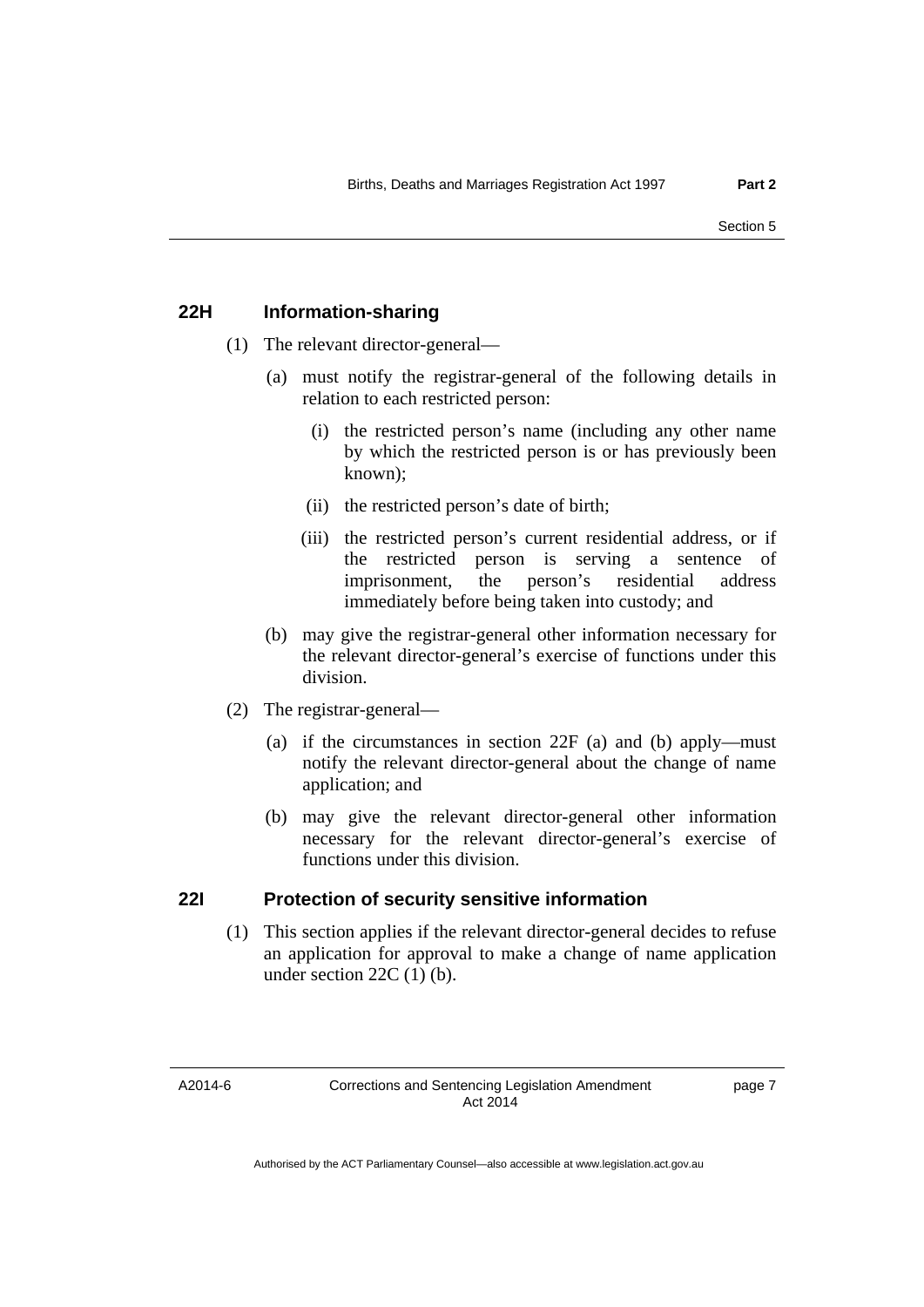- (2) The relevant director-general is not required under this Act or any other territory law to give reasons for the director-general's decision to the extent that giving those reasons would disclose security sensitive information.
- (3) In this section:

*security sensitive information* means information that relates to actual or suspected criminal activity (whether in the ACT or elsewhere) the disclosure of which could reasonably be expected to—

- (a) prejudice a criminal investigation; or
- (b) enable the discovery of the existence or identity of a confidential source of information relevant to law enforcement; or
- (c) endanger a person's life or physical safety; or
- (d) adversely affect the security, discipline or good order of any premises or facility at which a restricted person is held or accommodated; or
- (e) adversely affect the supervision of a restricted person.

#### **22J ACAT or court review—security sensitive information**

- (1) This section applies if—
	- (a) the relevant director-general decides to refuse an application for approval (an *approval application*) to make a change of name application under section 22C (1) (b) because, or partly because, of information the relevant director-general considers is security sensitive information; and
	- (b) the applicant for the approval application applies to the ACAT or a court for review of the relevant director-general's decision.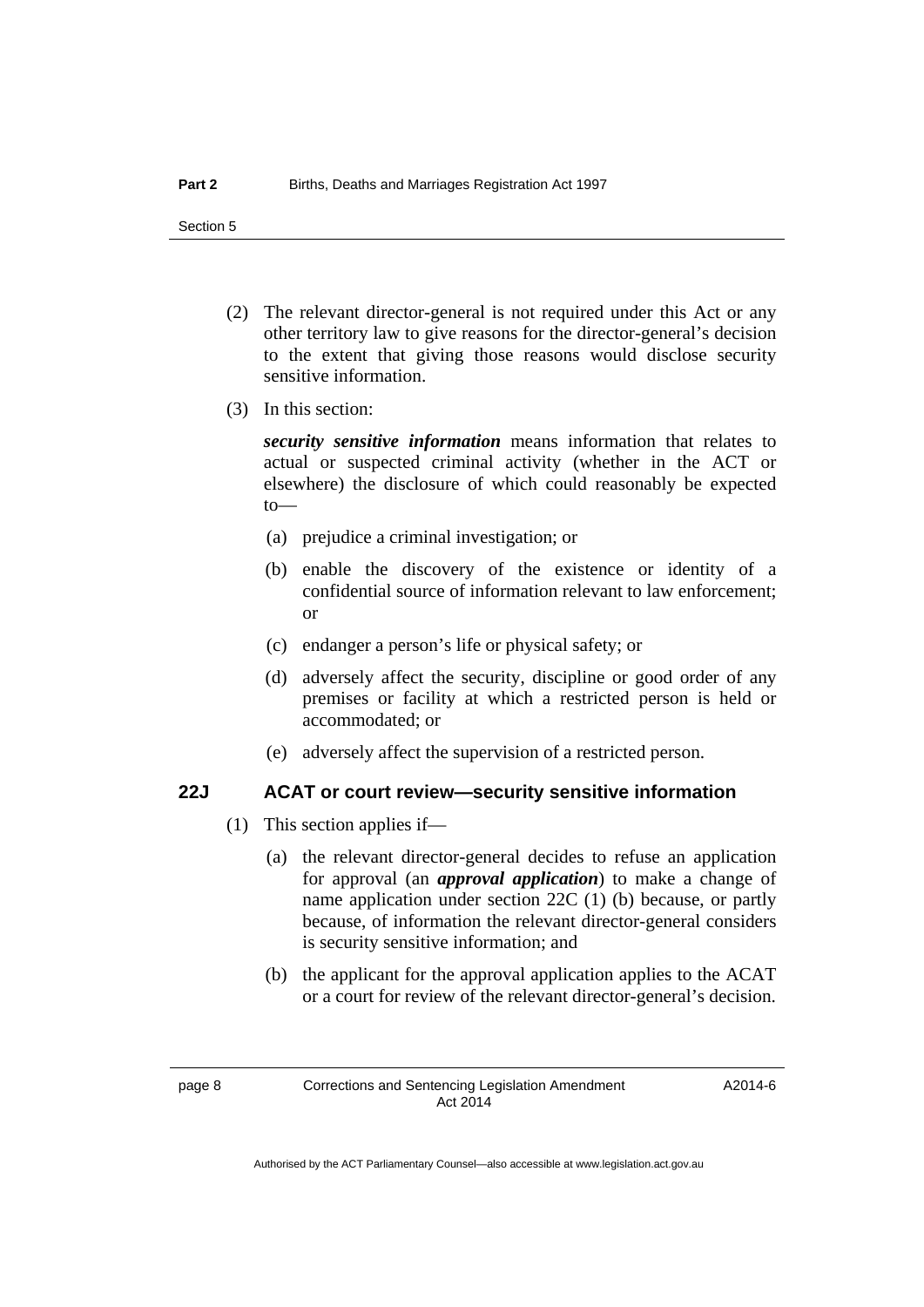- (2) The relevant director-general must apply to the ACAT or the court for a decision about whether the information is security sensitive information.
- (3) The application need not be served on anyone unless the ACAT or the court otherwise orders on its own initiative.
- (4) The ACAT or the court may decide that the information is, or is not, security sensitive information.
- (5) If the ACAT or the court decides that the information is security sensitive information, in deciding an application for review of the relevant director-general's decision to refuse the approval application, the ACAT or the court—
	- (a) must ensure security sensitive information is not disclosed in any reasons for the decision; and
	- (b) must, unless the relevant director-general otherwise agrees, receive evidence and submissions in private in the absence of the public, the applicant for review, the applicant's representative and any other interested party.

(6) In this section:

*security sensitive information*—see section 22I (3).

A2014-6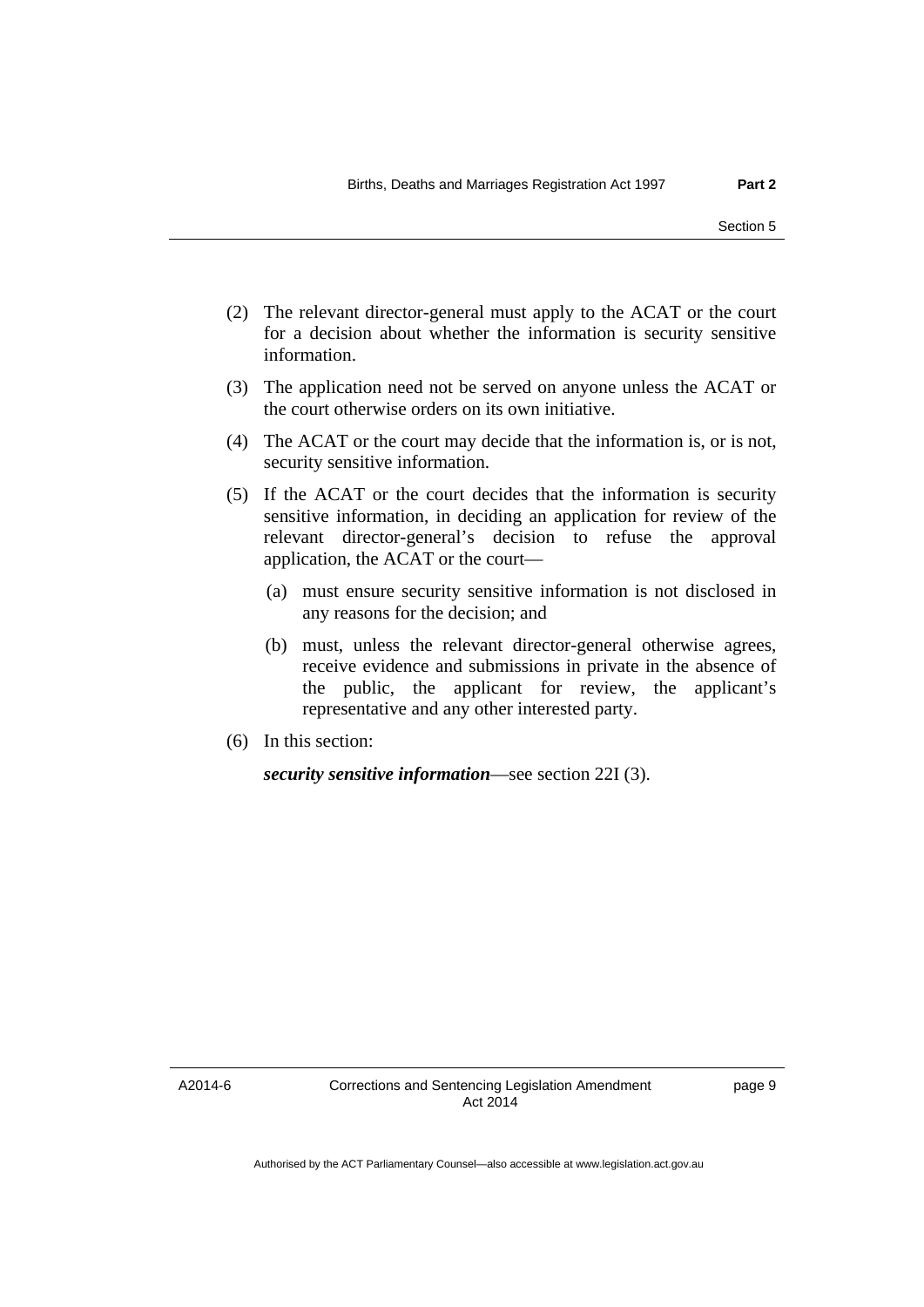#### <span id="page-11-0"></span>**6 Section 54**

*substitute* 

#### **54 Reviewable decision notices**

- (1) If a decision-maker makes a reviewable decision, the decision-maker must give a reviewable decision notice to each person mentioned in schedule 1, column 4 in relation to the decision.
	- *Note 1* The decision-maker must also take reasonable steps to give a reviewable decision notice to any other person whose interests are affected by the decision (see *[ACT Civil and Administrative Tribunal](http://www.legislation.act.gov.au/a/2008-35)  [Act 2008](http://www.legislation.act.gov.au/a/2008-35)*, s 67A).
	- *Note 2* The requirements for reviewable decision notices are prescribed under the *[ACT Civil and Administrative Tribunal Act 2008](http://www.legislation.act.gov.au/a/2008-35)*.
- (2) In this section:

*decision-maker*, for a reviewable decision, means—

- (a) the registrar-general; or
- (b) a relevant director-general.

*relevant director-general*—see section 22A.

<span id="page-11-1"></span>

| <b>Reviewable decisions</b>     |
|---------------------------------|
| Schedule 1, new items 3A and 3B |

|    | insert       |                                                                                               |           |
|----|--------------|-----------------------------------------------------------------------------------------------|-----------|
| 3A | $22C(1)$ (b) | refuse approval to make a<br>change of name application in<br>relation to a restricted person | applicant |
| 3B | 22F          | refuse to register change of<br>name in relation to a restricted<br>person                    | applicant |

page 10 Corrections and Sentencing Legislation Amendment Act 2014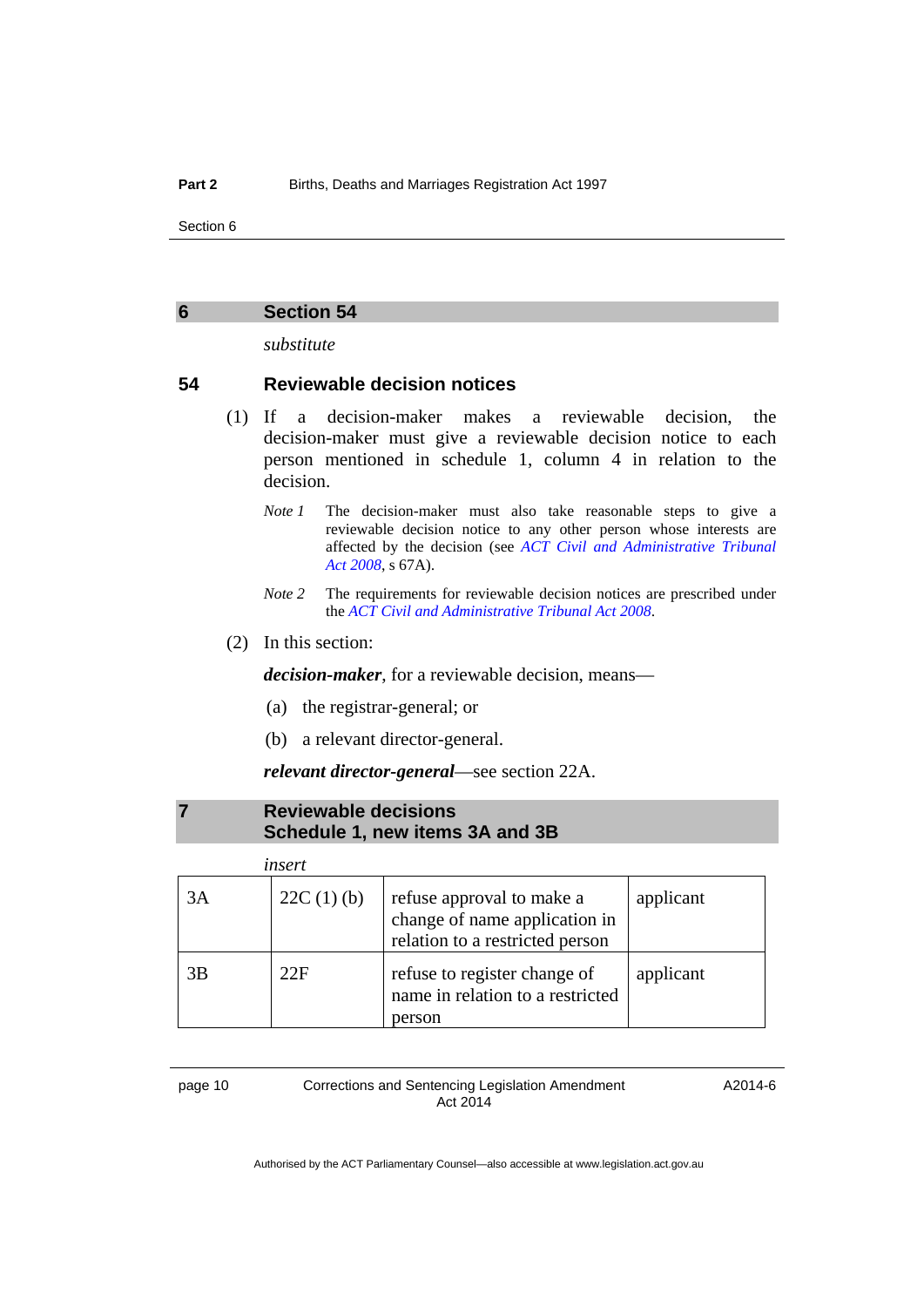#### <span id="page-12-0"></span>**8 Dictionary, new definitions**

*insert* 

*change of name application*, in relation to a restricted person, for division 3.2 (Change of name—restricted people)—see section 22A.

*corresponding parole law*, for division 3.2 (Change of name restricted people)—see section 22A.

*relevant director-general*, for division 3.2 (Change of name restricted people)—see section 22A.

*restricted person*, for division 3.2 (Change of name—restricted people)—see section 22A.

A2014-6

Corrections and Sentencing Legislation Amendment Act 2014

page 11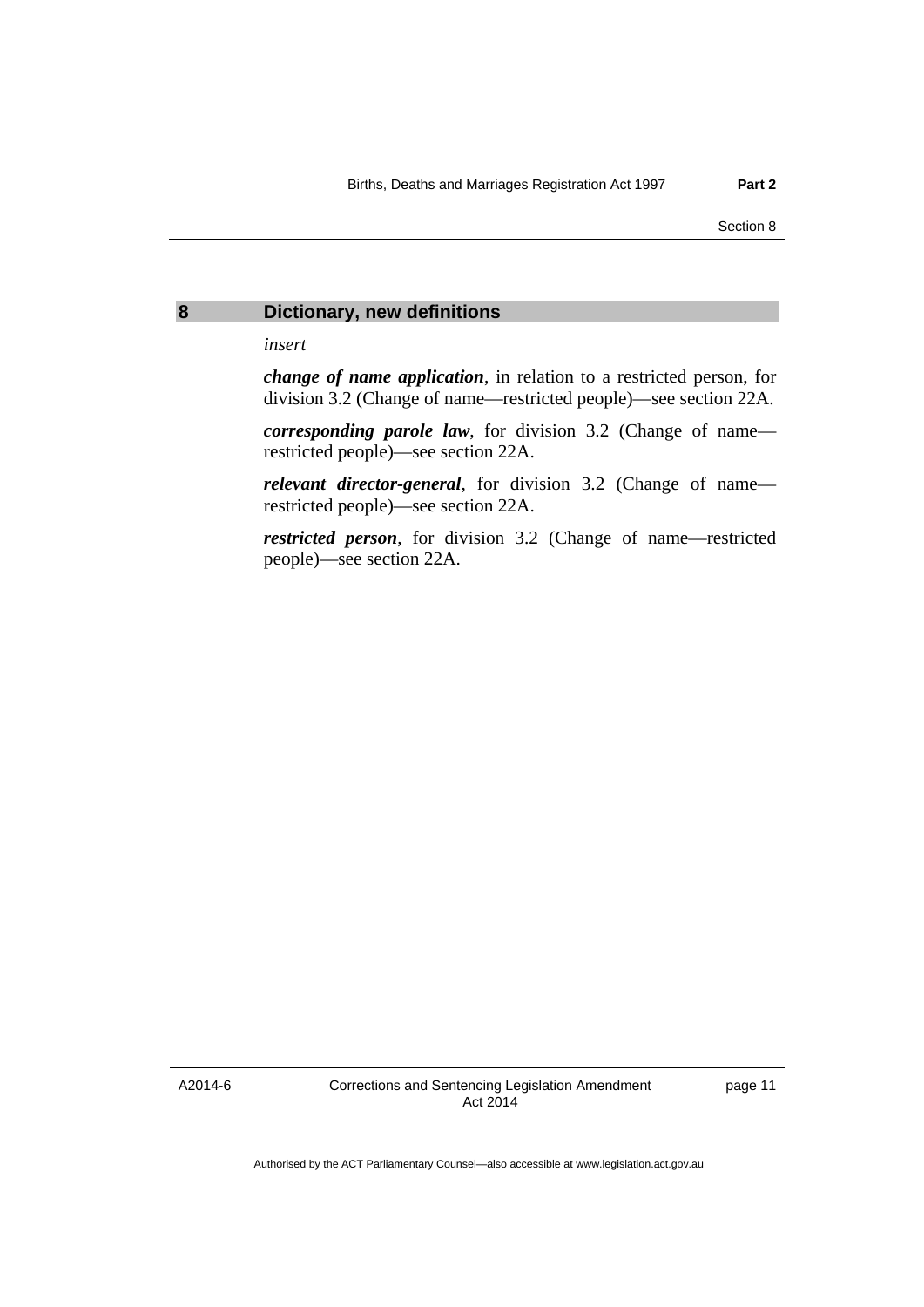# <span id="page-13-0"></span>**Part 3 Corrections Management Act 2007**

#### <span id="page-13-1"></span>**9 New section 217A**

*insert* 

#### **217A Power of court to bring detainee before it—civil proceeding**

- (1) For a civil proceeding, a court may order the director-general to bring a person lawfully detained in a correctional centre or other place before the court, if the person consents, and to return the person to the centre or other place in accordance with the order.
- (2) In this section:

*civil proceeding*—see the *[Evidence Act 2011](http://www.legislation.act.gov.au/a/2011-12)*, dictionary.

*court* includes the ACAT.

A2014-6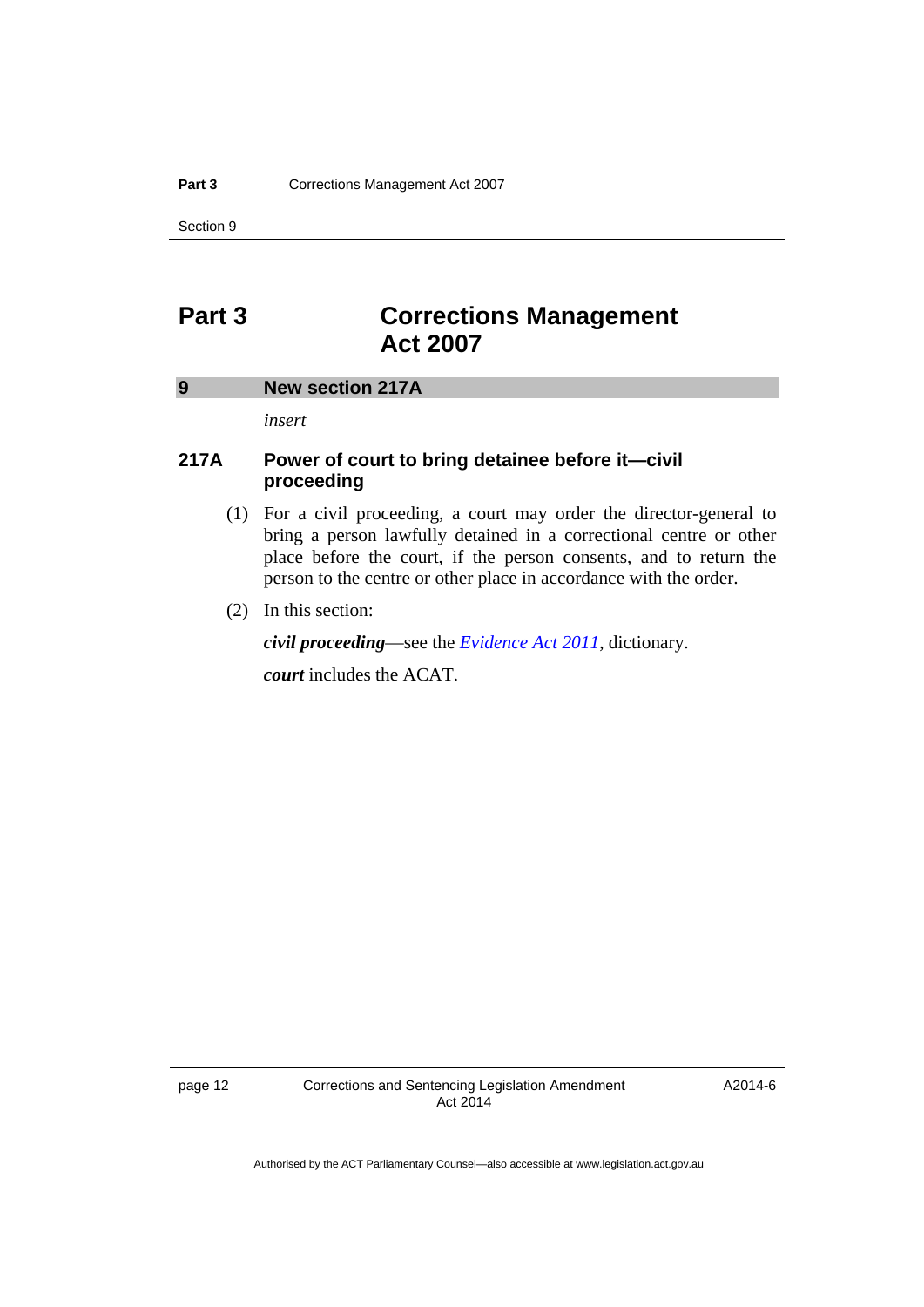# <span id="page-14-0"></span>**Part 4 Crimes (Sentence Administration) Act 2005**

#### <span id="page-14-1"></span>**10 Periodic detention—offender in custody for other reasons Section 57A (1)**

#### *substitute*

- (1) This section applies if an offender does not perform periodic detention for a detention period because the offender is, during the period—
	- (a) remanded in custody under a territory law or a law of the Commonwealth or a State; or
	- (b) detained at a place under the *[Mental Health \(Treatment and](http://www.legislation.act.gov.au/a/1994-44)  [Care\) Act 1994](http://www.legislation.act.gov.au/a/1994-44)*.

#### <span id="page-14-2"></span>**11 Community service work—failure to report etc Section 92 (1)**

*omit* 

This section

*substitute* 

Subsection (2)

#### <span id="page-14-3"></span>**12 New section 92 (3) and (4)**

*insert* 

- (3) Subsection (4) applies if—
	- (a) an offender fails to report to do community service work for a period (a *work period*) in accordance with a direction under section 91; and

A2014-6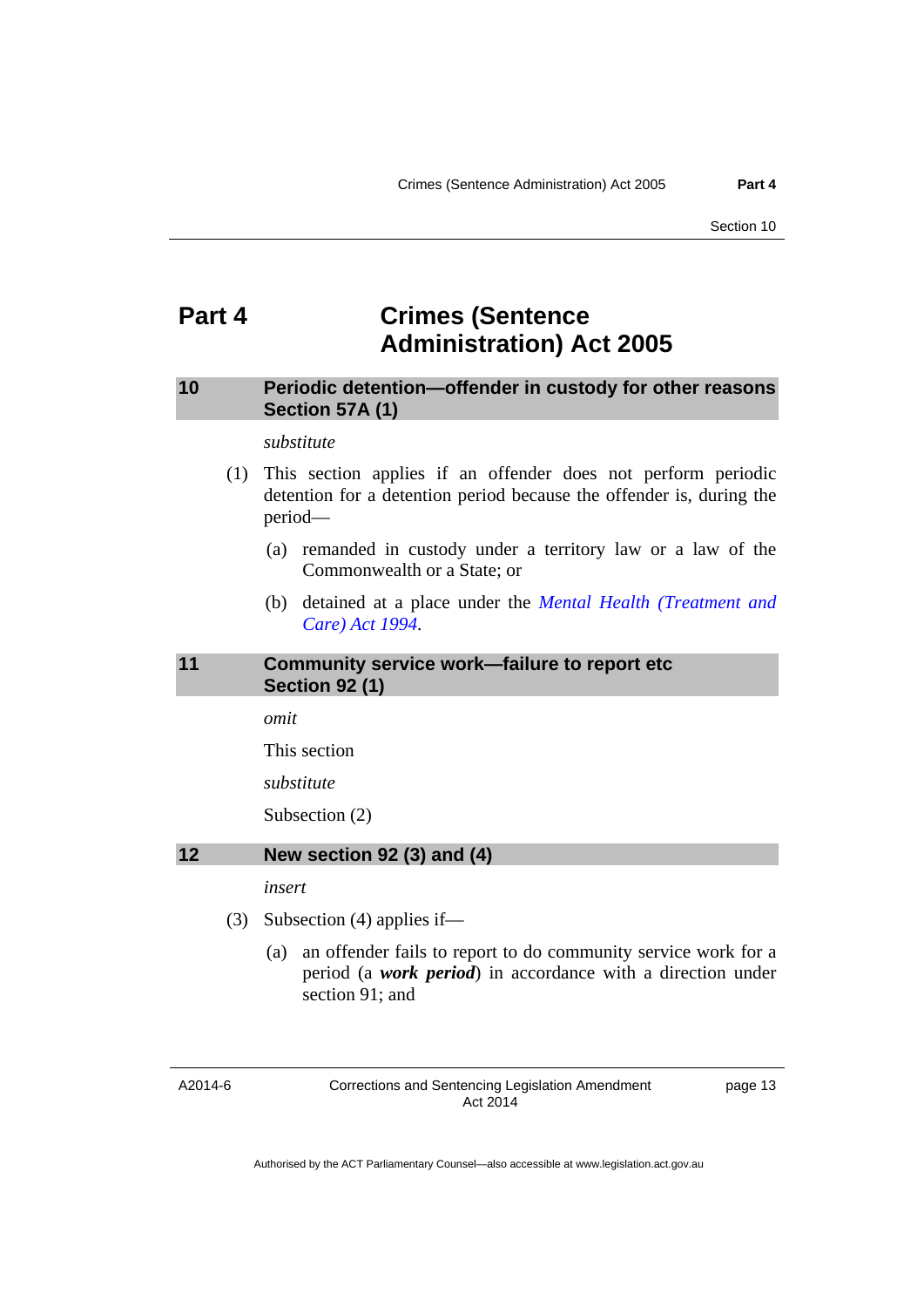- (b) the offender is at the time of the work period—
	- (i) remanded in custody under a territory law or a law of the Commonwealth or a State; or
	- (ii) detained at a place under the *[Mental Health \(Treatment](http://www.legislation.act.gov.au/a/1994-44)  [and Care\) Act 1994](http://www.legislation.act.gov.au/a/1994-44)*.
- (4) The offender is taken to have performed community service work in accordance with the direction for the work period.

#### <span id="page-15-0"></span>**13 Definitions—pt 7.6 Section 162, definition of** *parole order*

*omit* 

corresponding parole order

*substitute* 

corresponding parole law

#### <span id="page-15-1"></span>**14 Appointment of board members Section 174 (8)**

*substitute* 

 (8) For this section, a person is *judicially qualified* if the person has been a legal practitioner for not less than 5 years.

<span id="page-15-2"></span>

| 15 | Dictionary, note 2 |  |
|----|--------------------|--|
|----|--------------------|--|

*insert* 

legal practitioner